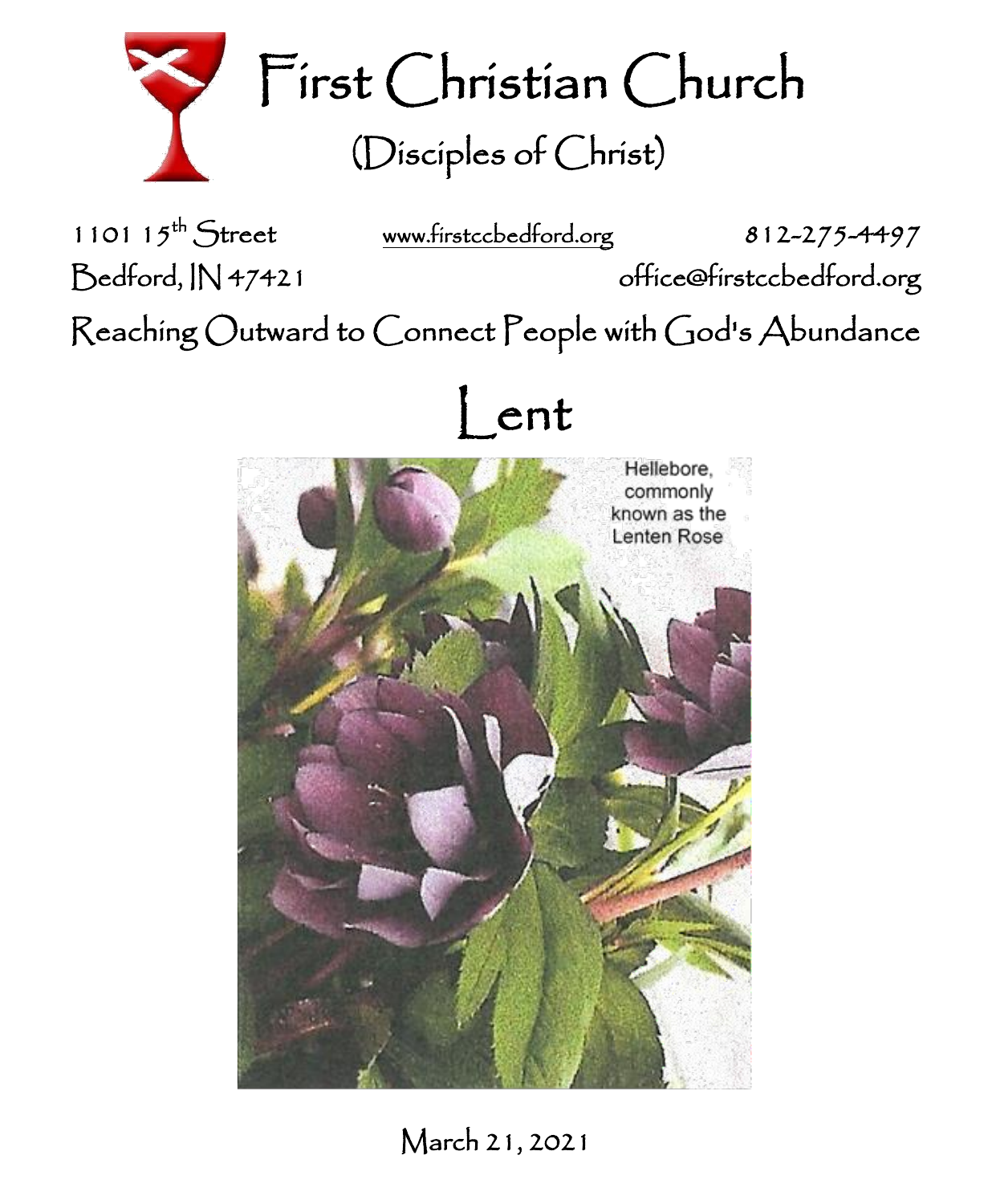## **SERVICE OF WORSHIP**

## **March 21, 2021 10:30 am**

*Please complete the cream-colored card located in the back of each pew and place it in the offering plate. Help us by filling out the card as completely as you can. You may also use the card to inform the office of any prayer requests, joys, concerns, upcoming events, changes, etc.*  \*\*\*\*\*\*\*\*\*\*\*\*\*\*\*\*\*\*\*\*\*\*\*\*\*\*\*\*\*\*\*\*\*\*\*\*\*\*\*\*\*\*\*\*\*\*\*\*\*\*\*\*\*\*\*\*\*\*\*\*\*\*\*\*\*\*\*\*\*\*\*\*\*\*\*\*\*\*\*\*\*\*\*\*\*\*\*\*\*\*\*

| <b>Prelude</b>                                                                                                                                                                                                                                                                                                                                                                                                                                                                                                                 |                                                                                                                                                                     | Arioso in F. - Bach |                               |  |
|--------------------------------------------------------------------------------------------------------------------------------------------------------------------------------------------------------------------------------------------------------------------------------------------------------------------------------------------------------------------------------------------------------------------------------------------------------------------------------------------------------------------------------|---------------------------------------------------------------------------------------------------------------------------------------------------------------------|---------------------|-------------------------------|--|
|                                                                                                                                                                                                                                                                                                                                                                                                                                                                                                                                | <b>Welcome and Announcements</b>                                                                                                                                    |                     | <b>Pastor Eric</b>            |  |
| <b>Call to Worship</b>                                                                                                                                                                                                                                                                                                                                                                                                                                                                                                         |                                                                                                                                                                     |                     | <b>Elder Barbara Sorrells</b> |  |
|                                                                                                                                                                                                                                                                                                                                                                                                                                                                                                                                | Leader: In every time and season                                                                                                                                    |                     |                               |  |
|                                                                                                                                                                                                                                                                                                                                                                                                                                                                                                                                | ALL: Out of love's abundant store,<br>God sustains the whole creation<br>fount of life forevermore.<br>We who share earth and air<br>count on God's unfailing care. |                     |                               |  |
|                                                                                                                                                                                                                                                                                                                                                                                                                                                                                                                                |                                                                                                                                                                     |                     | Words by Fred Pratt Green     |  |
| <b>Opening Hymn</b>                                                                                                                                                                                                                                                                                                                                                                                                                                                                                                            |                                                                                                                                                                     | Here I Am, Lord     | #452                          |  |
| A Time of Prayer                                                                                                                                                                                                                                                                                                                                                                                                                                                                                                               |                                                                                                                                                                     |                     | <b>Pastor Eric</b>            |  |
| <b>Call to Prayer</b>                                                                                                                                                                                                                                                                                                                                                                                                                                                                                                          |                                                                                                                                                                     |                     |                               |  |
|                                                                                                                                                                                                                                                                                                                                                                                                                                                                                                                                | <b>Lenten Prayer of Confession</b>                                                                                                                                  |                     | All                           |  |
| Merciful God, we confess that we have sinned against you<br>in thought, word, and deed, by what we have done,<br>and by what we have left undone.<br>We have not loved you with our whole heart and mind and strength.<br>We have not loved our neighbors as ourselves.<br>We are truly sorry and we humbly repent.<br>In your mercy forgive what we have been, help us amend what we are,<br>and direct what we shall be, so that we may delight in your will<br>and walk in your ways, to the glory of your holy name. Amen. |                                                                                                                                                                     |                     |                               |  |